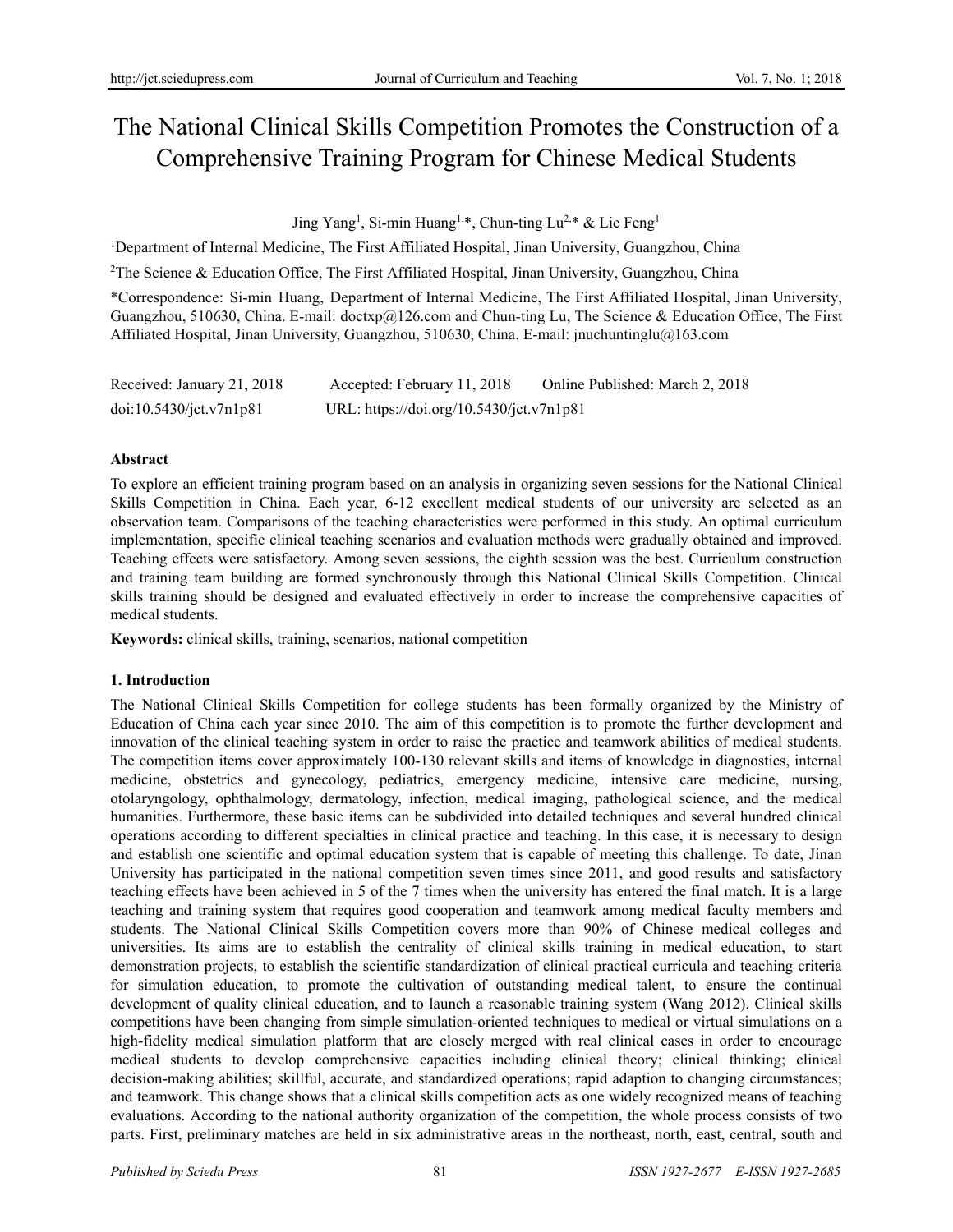west of China. Second, approximately 36% of the top colleges enter the national finals (Jiang 2016).

Our study focuses on the design and establishment of a clinical skills training system for preparing for and attending the South China divisional qualifying match each year because our university team has qualified for the final match 5 times. Therefore, the competition processes, training courses, teaching effects, competition results, teaching experience and lessons are summarized and compared in order to explore and optimize the comprehensive teaching curricula and system in the university's clinical practice education prior to the South China divisional qualifying match. The most important goals are to promote clinical teaching through the game and to focus on fostering medical students' clinical competence, including clinical thinking, humanistic care, doctor-patient communication skills, emergency management, actual practice, and teamwork in one effective system (Yang 2015). In addition, an outstanding clinical teaching staff team has been built and improved in our college. Accordingly, the aim of this study is to analyze and compare the seven sessions of the clinical skills competition and organization in order to explore an efficient and reasonable training program considering the conditions of our university.

# **2. Method**

# *2.1 Participants and Setting*

Each year, 6-12 excellent medical students at Jinan University are selected through a theory examination and clinical skills test on diagnostics, internal medicine, surgery, obstetrics and gynecology, and pediatrics, in addition to comprehensive evaluations such as psychological quality and adaptability. There were no significant difference in the average scores between students from each grade. They formed a team as an observation group to participate in this study from 2011 to 2017 to establish a good and scientific training system based on the clinical skills scope and items issued by the Ministry of Education. These students all came from the fourth or fifth year of the 5- or the 6-year clinical medicine major. They had finished all basic and clinical courses according to the teaching plans and had entered the internship period. In addition, the same group of teachers would be in charge of and would undertake the whole training task.

*2.2 Teaching Methods* 

2.2.1 To establish training modules and programs based on the requirements and syllabus of the National Clinical Skills Competition

2.2.2 To produce a thoughtful training plan that would cover the 6-9-month period before attending the South China divisional qualifying match held in the southern area of China

2.2.3 To summarize and analyze the general patterns of and changes in the organization of the training course among the 7 sessions

2.2.4 To form a teacher team responsible for the training course. These faculty members consisted of relevant specialists who had extensive clinical and teaching experience

2.2.5 To perform a specific implementation of the training and assessment for each module.

2.2.6 To conduct the formative and cumulative evaluation of the effects of training.

2.2.7 To adopt an optimal training program to prepare for the eighth session of the competition based on the experiences obtained from the analysis and exploration of clinical skills teaching and learning in the previous six matches.

#### *2.3 Statistic Analysis*

Statistical analyses were performed by using SPSS 17.0 (SPSS Inc., Chicago, Illinois). The correlation between the training hours and qualification for the national final match was analysed by logistic analysis.Two-tailed p-values <0.05 were considered statistically significant.

# **3. Results**

*3.1 Establishment of Training Modules, Items and Programs Based on the National Competition Requirements and Syllabus* 

Training modules, skills, items and programs illustrated in Table 1. Teaching items of training skills in different session of competitions (prior to the South China divisional qualifying match) illustrated in Table 2 and Figure 1.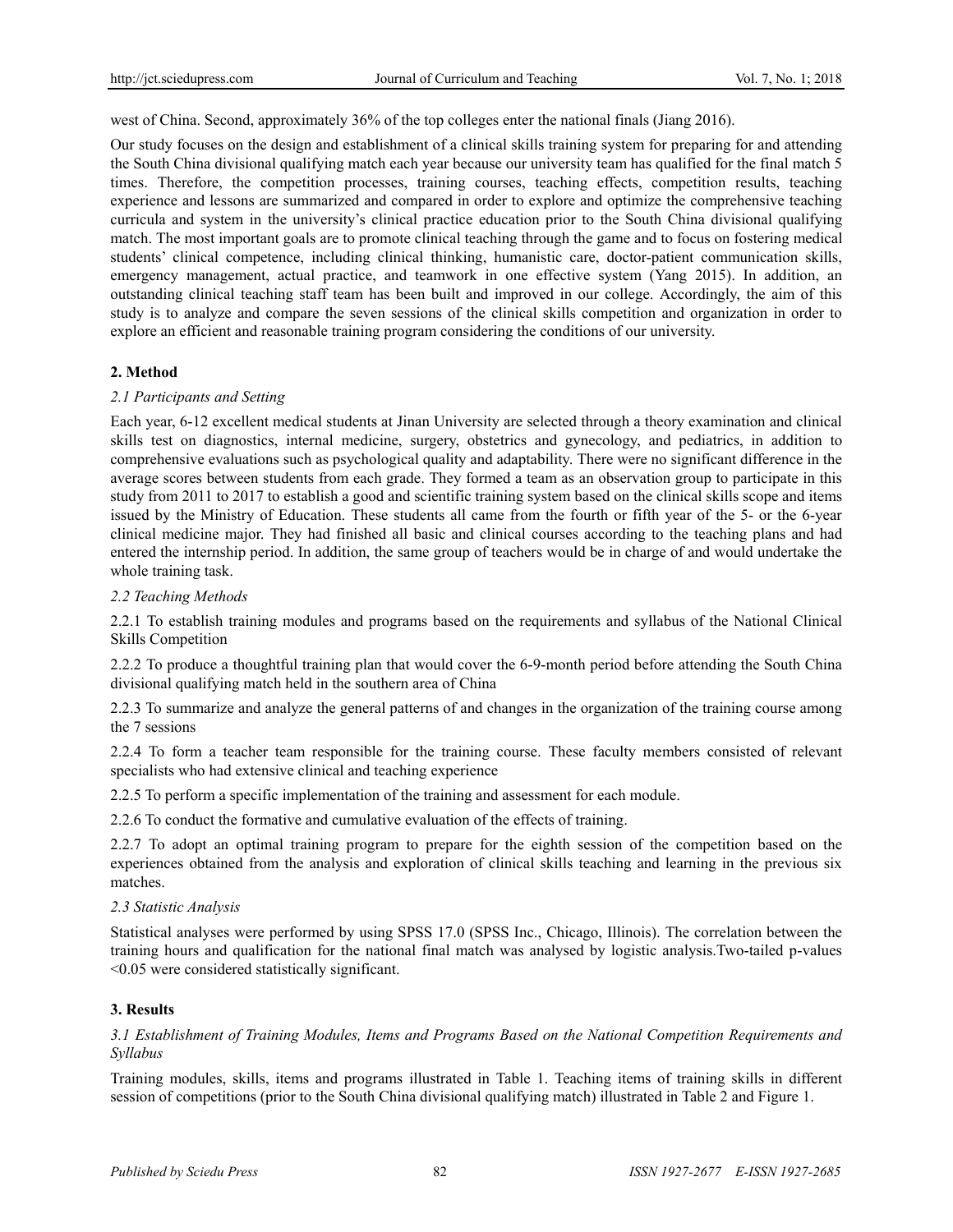# **Table 1.** List of Training Modules, Skills and Program

| Modules      | <b>Training Skills</b>               | Items and programs                                                               |  |  |  |  |
|--------------|--------------------------------------|----------------------------------------------------------------------------------|--|--|--|--|
|              |                                      | (1) History Taking                                                               |  |  |  |  |
|              |                                      | (2) Common Symptoms                                                              |  |  |  |  |
|              |                                      | (3) Physical Examination (Vital signs, General appearance, Head and Neck,        |  |  |  |  |
|              |                                      | Chest and Lung, Cardiovascular, Abdominal, Spine and Extremities, Nervous        |  |  |  |  |
|              |                                      | System)                                                                          |  |  |  |  |
|              |                                      | (4) Internal Punctures (Thoracocentesis, Abdominocentesis, Bone marrow           |  |  |  |  |
|              | 1. Diagnostics and Internal Medicine | aspiration, Lumber Puncture, pericardiocentesis, etc.                            |  |  |  |  |
|              |                                      | (5) Electric cardioversion and Electric Defibrillation                           |  |  |  |  |
|              |                                      | (6) Noninvasive ventilator                                                       |  |  |  |  |
|              |                                      | (7) Blood and bone marrow examination and analysis                               |  |  |  |  |
|              |                                      | (8) Common laboratory investigations                                             |  |  |  |  |
|              |                                      | (9) ECG measurement and analysis                                                 |  |  |  |  |
|              |                                      | (1) Neonatal Asphyxia Resuscitation                                              |  |  |  |  |
|              |                                      | (2) Cardiopulmonary resuscitation in children                                    |  |  |  |  |
| Module I     |                                      | (3) Diagnosis and Management of neonatal jaundice                                |  |  |  |  |
|              |                                      | (4) Infant feeding                                                               |  |  |  |  |
|              | 2. Pediatrics                        | (5) Pediatric medical examination and assessment of growth and development       |  |  |  |  |
|              |                                      | (6) Pediatric punctures including thoracentesis, abdominocentesis, bone          |  |  |  |  |
|              |                                      | marrow aspiration, lumber Puncture                                               |  |  |  |  |
|              |                                      | (7) Neonatal nursing including baby formula preparation, neonatal enema          |  |  |  |  |
|              |                                      | techniques, Nasogastric feeding intubation techniques, Scalp venous puncture     |  |  |  |  |
|              |                                      | (1) Arteriopuncture, Venipuncture, Subcutaneous injection, Intracutaneous and    |  |  |  |  |
|              |                                      | Intromuscular injection;                                                         |  |  |  |  |
|              | 3. Nursing Skills                    | (2) Nasogastric tube, sputum suctioning, urethral catherterization, gastric      |  |  |  |  |
|              |                                      | lavage, enema, blood transfusion                                                 |  |  |  |  |
|              |                                      | Diagnosis and treatment principles of common infectious diseases, seven-step     |  |  |  |  |
|              | 4. Infectious Diseases Knowledge     | hand-washing methods, wearing and taking off an isolation gown for the           |  |  |  |  |
|              |                                      | management of infectious diseases                                                |  |  |  |  |
|              |                                      | Aseptic techniques(grown and gloving, Surgical area disinfection, Basic          |  |  |  |  |
|              |                                      | laparoscopic surgery, management of surgical infection, incision, suture, knot,  |  |  |  |  |
|              |                                      | stitches taking out , dressing change, debridement, resection of masses on the   |  |  |  |  |
|              |                                      | surface of the skin, drainage of abscesses of the surface of the body, biopsy of |  |  |  |  |
|              |                                      | lymph nodes, resection of breast abcesses, dressing change, central vein         |  |  |  |  |
|              | 5. Surgery                           | catheter, thoracic drainage and chest tube removal, urgent hemostasis and        |  |  |  |  |
|              |                                      | bandaging techniques, bone fracture managements and fixation, Puncture of        |  |  |  |  |
|              |                                      | knee joint, Spinal injury transport, amputative limbs preservation, management   |  |  |  |  |
|              |                                      | of trauma and burn, common anesthesia techniques, urgent management of           |  |  |  |  |
|              |                                      | tetanus, Diagnosis and management of acute abdomen, electrolytes and             |  |  |  |  |
|              |                                      | acid-base imbalance, etc.                                                        |  |  |  |  |
|              |                                      | (1) Pelvic examination and external pelvimetry, cervical cytological             |  |  |  |  |
| Module $\Pi$ |                                      | investigation;                                                                   |  |  |  |  |
|              |                                      | (2) Four maneuvers of Leopold, Labor figure, fatal cardiac care, basal body      |  |  |  |  |
|              | 6. Obstetrics and Gynecology         | temperature measurement;                                                         |  |  |  |  |
|              |                                      | (3) Transvaginal posterior fornix puncture; fractional endocervical curettage;   |  |  |  |  |
|              |                                      | (4) Application of intrauterine device;                                          |  |  |  |  |
|              |                                      | (5) Diagnosis and treatment of common obstetrics and gynecology diseases         |  |  |  |  |
|              |                                      | Common diagnostic and therapeutic techniques of ophthalmology such as            |  |  |  |  |
|              | 7. Ophthalmology                     | physical examination, optic, funduscope Slit lamp application, urgent            |  |  |  |  |
|              |                                      | management of eyes trauma, etc.                                                  |  |  |  |  |
|              |                                      | Common diagnostic and therapeutic techniques such as ENT examinations,           |  |  |  |  |
|              | 8. Ear Nose and Throat (ENT)         | urgent management of severe laryngeal dyspnea                                    |  |  |  |  |
|              | 9. Dermatology                       | Diagnostic and therapeutic techniques of common skin diseases                    |  |  |  |  |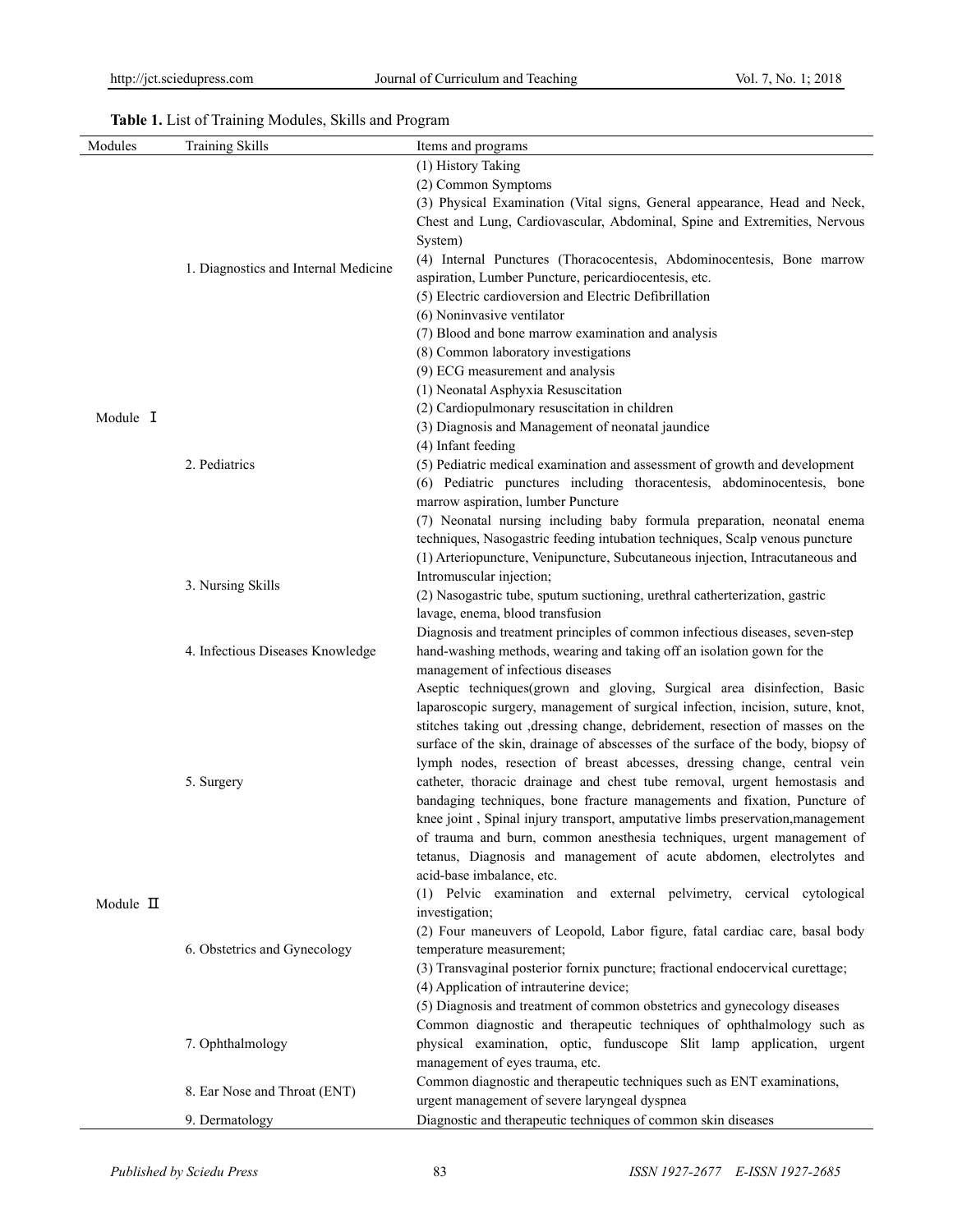# **Table 1.** List of Training Modules, Skills and Program(continued)

|                     | 10. Clinical Case Analysis            |                                                                           |
|---------------------|---------------------------------------|---------------------------------------------------------------------------|
| Module $\mathbf{I}$ | 11. Doctor-patient<br>Communication   |                                                                           |
|                     | <b>Skills</b>                         |                                                                           |
|                     | 12. Emergency Medicine                | Cardiopulmonary resuscitation, tracheal intubation,                       |
|                     | 13. Comprehensive<br>Diagnosis<br>and | Combination of real clinical cases and scenarios                          |
|                     | Treatment                             |                                                                           |
|                     | 14. Self-practice                     | The Students arrangement the practice by themselves                       |
| Module IV           | 15. Evaluation                        | Theoretical and practical tests would be given after the training courses |
|                     | 16. Total Teaching Items              |                                                                           |

# **Table 2.** Teaching Items of Training Skills in Different Session of Competitions

|            | <b>Training Skills</b>                  | 2 <sup>nd</sup> Session of | 3 <sup>th</sup> Session of | 4 <sup>th</sup> Session of | 5 <sup>th</sup> Session of | 6 <sup>th</sup> Session of | 7 <sup>th</sup> Session of | 8 <sup>th</sup> Session of |
|------------|-----------------------------------------|----------------------------|----------------------------|----------------------------|----------------------------|----------------------------|----------------------------|----------------------------|
|            |                                         | Competition                | Competition                | Competition                | Competition                | Competition                | Competition                | Competition                |
|            |                                         | In $2011$                  | In $2012$                  | In 2013                    | In 2014                    | In 2015                    | In $2016$                  | In 2017                    |
| Module I   | 1. Diagnostics and<br>Internal Medicine | 14                         | 14                         | 14                         | 14                         | 14                         | 18                         | $18\,$                     |
|            | 2. Pediatrics                           | 14                         | 14                         | 14                         | 14                         | 14                         | 12                         | 12                         |
|            | 3. Nursing Skills                       | 15                         | 16                         | 17                         | 17                         | 17                         | 13                         | 13                         |
|            | 4. Infectious                           | $\overline{3}$             | $\overline{3}$             | $\overline{2}$             | $\overline{3}$             | $\overline{3}$             | $\overline{3}$             | $\overline{3}$             |
|            | Diseases                                |                            |                            |                            |                            |                            |                            |                            |
|            | Knowledge                               |                            |                            |                            |                            |                            |                            |                            |
| Module II  | 5. Surgery                              | 40                         | 40                         | 40                         | 40                         | $\boldsymbol{0}$           | 24                         | 24                         |
|            | 6. Obstetrics and                       | $\,$ 8 $\,$                | $\,$ 8 $\,$                | $\,$ 8 $\,$                | 8                          | $\,$ 8 $\,$                | 13                         | 13                         |
|            | Gynecology                              |                            |                            |                            |                            |                            |                            |                            |
|            | 7. Ophthalmology                        | 5                          | 5                          | 5                          | 5                          | 5                          | 5                          | 5                          |
|            | 8. Ear Nose<br>and Throat               | $\,1\,$                    | 5                          | 9                          | 9                          | $\mathbf{9}$               | $\sqrt{6}$                 | $\sqrt{6}$                 |
|            | 9. Dermatology                          | $\boldsymbol{0}$           | $\boldsymbol{0}$           | $\overline{4}$             | $\overline{4}$             | $\overline{4}$             | $\overline{4}$             | $\overline{4}$             |
| Module III | 10. Clinical Case                       | 6                          | 10                         | $10\,$                     | $10\,$                     | 10                         | $10\,$                     | 10                         |
|            | Analysis                                |                            |                            |                            |                            |                            |                            |                            |
|            | 11. Doctor-patient                      | $\mathbf{1}$               | $\mathbf{1}$               | $\mathbf{1}$               | $\mathbf{1}$               | $\mathbf{1}$               | $\mathbf{1}$               | $\mathbf{1}$               |
|            | Communication                           |                            |                            |                            |                            |                            |                            |                            |
|            | Skills                                  |                            |                            |                            |                            |                            |                            |                            |
|            | 12. Emergency                           | $\overline{2}$             | $\overline{c}$             | $\overline{c}$             | $\overline{2}$             | $\overline{2}$             | $\overline{2}$             | $\sqrt{2}$                 |
|            | Medicine                                |                            |                            |                            |                            |                            |                            |                            |
|            | 13. Comprehensive                       | $\mathfrak z$              | $\mathfrak{Z}$             | 3                          | $\mathfrak z$              | $\mathfrak z$              | $\mathfrak z$              | $\overline{3}$             |
|            | Diagnosis                               |                            |                            |                            |                            |                            |                            |                            |
|            | and Treatment                           |                            |                            |                            |                            |                            |                            |                            |
|            | 14. Total Teaching                      | 113                        | 121                        | 130                        | 130                        | 130                        | 100                        | 100                        |
|            | Items                                   |                            |                            |                            |                            |                            |                            |                            |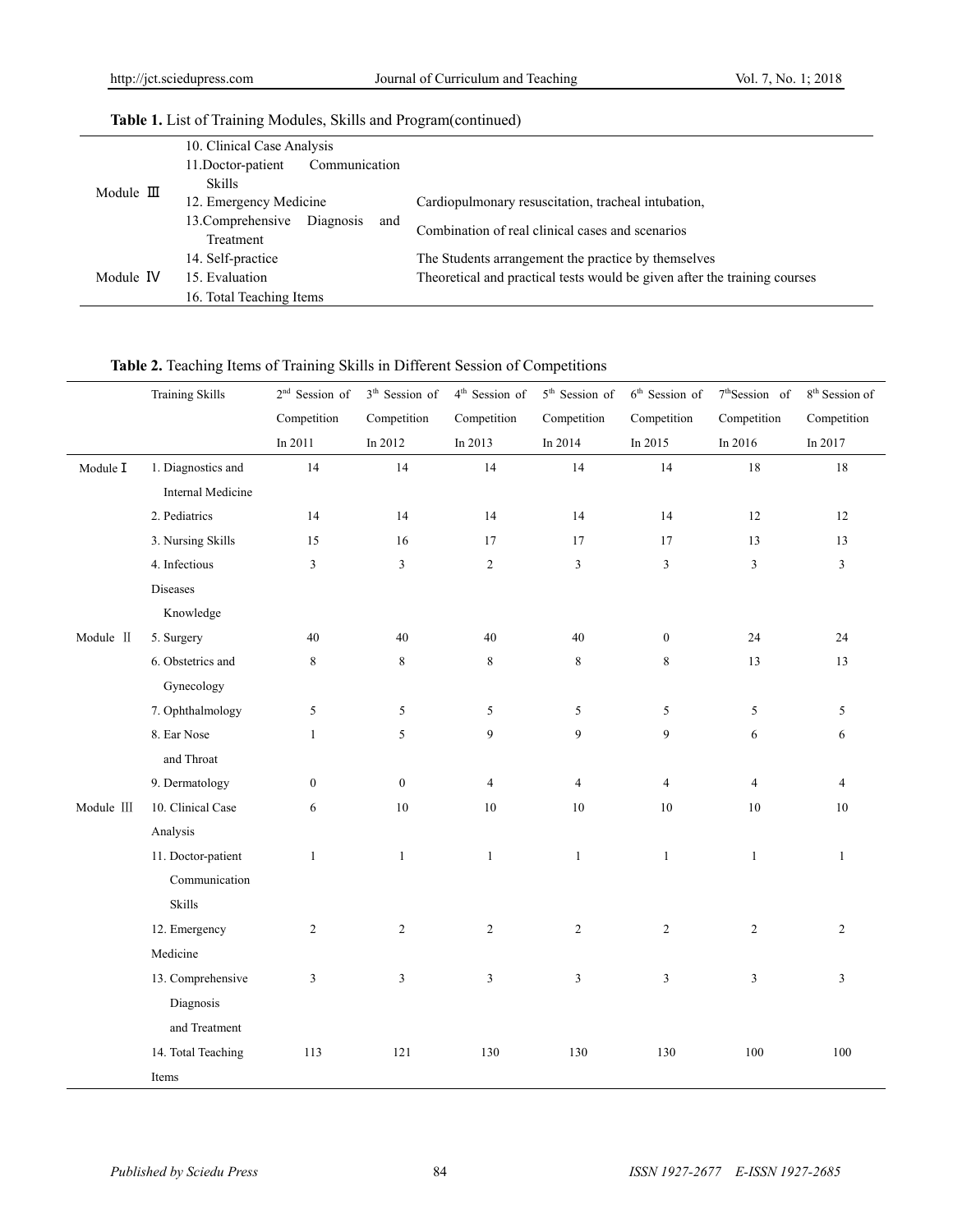

**Figure 1.** Training Modules, Items and Programs of the Competitions

### *3.2 Training Course Organization among the 7 Sessions as Follows*

Teaching hours of the training skills in different session of competitions (prior to the South China divisional qualifying match) illustrated in Table 3 and Figure 2.

|           | <b>Training Skills</b>  | $2nd$ Session of | 3 <sup>th</sup><br>Session of | 4 <sup>th</sup> Session of | 5 <sup>th</sup> Session of | $6th$ Session of | 7 <sup>th</sup> Session of | 8 <sup>th</sup> Session of |
|-----------|-------------------------|------------------|-------------------------------|----------------------------|----------------------------|------------------|----------------------------|----------------------------|
|           |                         | Competition      | Competition                   | Competition                | Competition                | Competition      | Competition                | Competition                |
|           |                         | In 2011          | In 2012                       | In 2013                    | In $2014$                  | In 2015          | In $2016$                  | In 2017                    |
| Module I  | 1. Diagnostics and      | 72               | 101.5                         | 93                         | 71                         | 97               | 86                         | 91                         |
|           | <b>Internal Medicie</b> |                  |                               |                            |                            |                  |                            |                            |
|           | 2. Pediatrics           | 21               | 27.5                          | 26.5                       | 28.5                       | 49               | 37                         | 28                         |
|           | 3. Nursing Skills       | 12               | 18.5                          | 40                         | 59.5                       | 85               | 65                         | 42                         |
|           | 4. Infectious Diseases  | $\overline{7}$   | 6                             | $\mathbf{2}$               | 8.5                        | 7.5              | 16                         | 6                          |
|           | Knowledge               |                  |                               |                            |                            |                  |                            |                            |
| Module II | 5. Surgery              | 68               | 112.5                         | 173.5                      | 155                        | 118.5            | 134                        | 130                        |
|           | 6. Obstetrics and       | 21               | 35.5                          | 37.5                       | 37                         | 58               | 36                         | 32                         |
|           | Gynecology              |                  |                               |                            |                            |                  |                            |                            |
|           | 7. Ophthalmology        | 3                | 6                             | 15                         | 17.5                       | 18               | 34                         | 16                         |
|           | 8. Ear Nose             |                  | 8.5                           | 20.5                       | 15.5                       | 27               | 20                         | 16                         |
|           | and Throat              |                  |                               |                            |                            |                  |                            |                            |
|           | 9. Dermatology          | $\mathbf{0}$     | $\mathbf{0}$                  | 18.5                       | 11.5                       | 21               | 23                         | 16                         |

**Table 3.** Teaching Items of Training Skills in Different Session of Competitions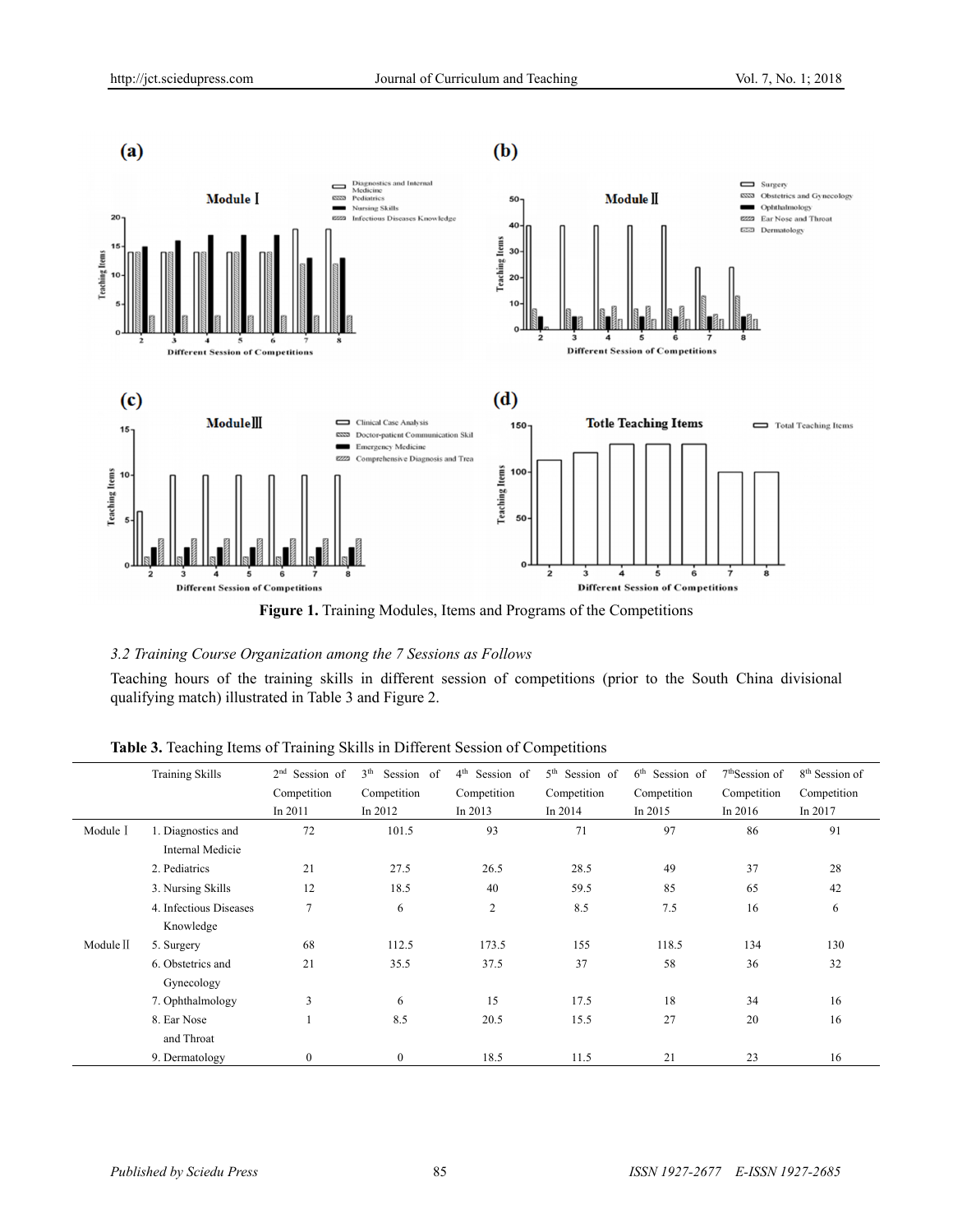| Module III | Clinical<br>10.<br>Case | 30             | 24             | 41.5  | 35    | 15           | 20  | 8              |
|------------|-------------------------|----------------|----------------|-------|-------|--------------|-----|----------------|
|            | Analysis                |                |                |       |       |              |     |                |
|            | 11.Doctor-patient       | 3              | $\mathfrak{Z}$ | 6     | 3     | $\mathbf{1}$ | 2   | $\overline{2}$ |
|            | Communication           |                |                |       |       |              |     |                |
|            | Skills                  |                |                |       |       |              |     |                |
|            | 12.<br>Emergency        | 30             | 28.5           | 40    | 59.5  | 85           | 65  | 42             |
|            | Medicine                |                |                |       |       |              |     |                |
|            | 13. Comprehensive       | $\overline{3}$ | 5              | 15.5  | 14.5  | 12           | 25  | 48             |
|            | Diagnosis               |                |                |       |       |              |     |                |
|            | and Treatment           |                |                |       |       |              |     |                |
| Module IV  | 14. Self-practice       | 63             | 104.5          | 158.5 | 148   | 193.5        | 215 | 100            |
|            | 15. Evaluation          | 13             | 16.5           | 27.5  | 19    | 68           | 72  | 80             |
|            | 16. Total Teaching      | 347            | 497.5          | 715.5 | 664.5 | 822.5        | 830 | 647            |
|            | Hours                   |                |                |       |       |              |     |                |



**Figure 2.** Teaching Hours for the Training Skills in Different Sessions of the Competitio

#### *3.3 The Correlation between the Training Hours and Qualification for the National Final Match*

The correlation between the training hours and qualification for the national final match was analysed by logistic analysis. The result showed *P*=0.887 and no significance.

*3.4 Summation and Analysis of the Changes in the Organization of the Training Course among the 7 Sessions* 

Summation and analysis of the changes in the organization of the training course among the 7 sessions illustrated in Figure 3.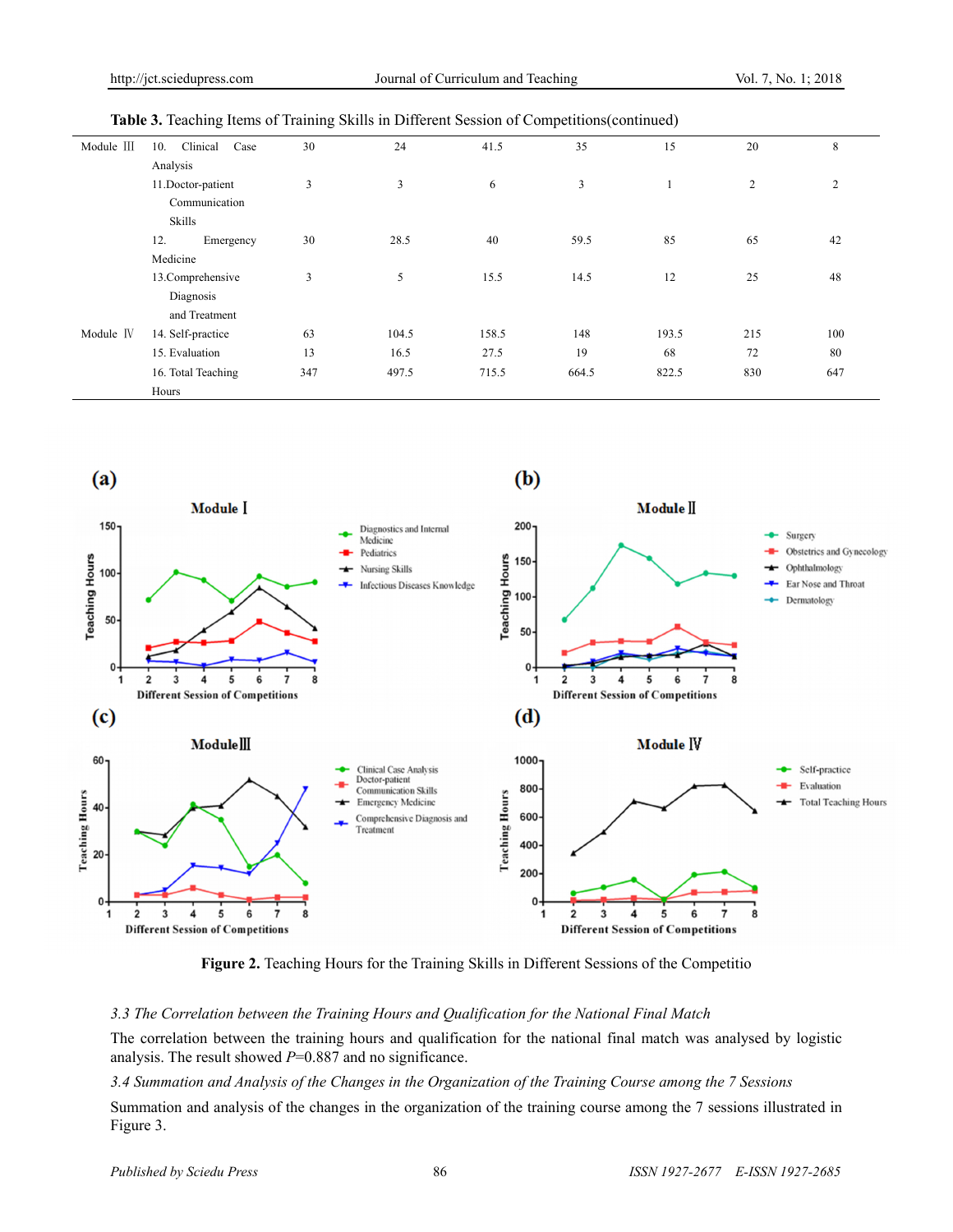

**Figure 3.** The Training Courses among the 7 Sessions

# *3.5 The Seventh Session*

The seventh session was special because the South China regional competition was held at our university. Therefore, the rules and requirements for the clinical skills competition should have been better understood, in addition to the scenarios, clinical cases, evaluation and checklists for each item. Our clinical medicine college organized a specific team including specialists, clinical faculty members, and referees. They were responsible for the preparation and verification of clinical cases, the design of the scenario, the application of simulators, the evaluation checklists, etc.

3.5.1 Example of Practical Items and Techniques-Clinical Information and Requirements

A 28-year-old male presented with left chest pain with low fever and night sweats for 3 days. PE at admission: T 37.8 ℃, P 80 bpm, R19 cycles/min, BP 115/78 mmHg. No tracheal deviation. Left chest full, and widening of the intercostal space observed. Thoracic expansion and tactile fremitus decreased at the left lung palpation. Dullness of the percussion note found in the left lung. In the auscultation of the lung, the breath sounds disappeared, and vocal conduction decreased in the left side. No significant findings in the right lung examination. Heart examination normal. PPD skin test (+++) in out-patient clinic. Now, please give a further evaluation and appropriate management for this patient.

3.5.2 Checklist for the Thoracentesis Scenario Test

Checklist for the thoracentesis scenario test was illustrated in Table 4.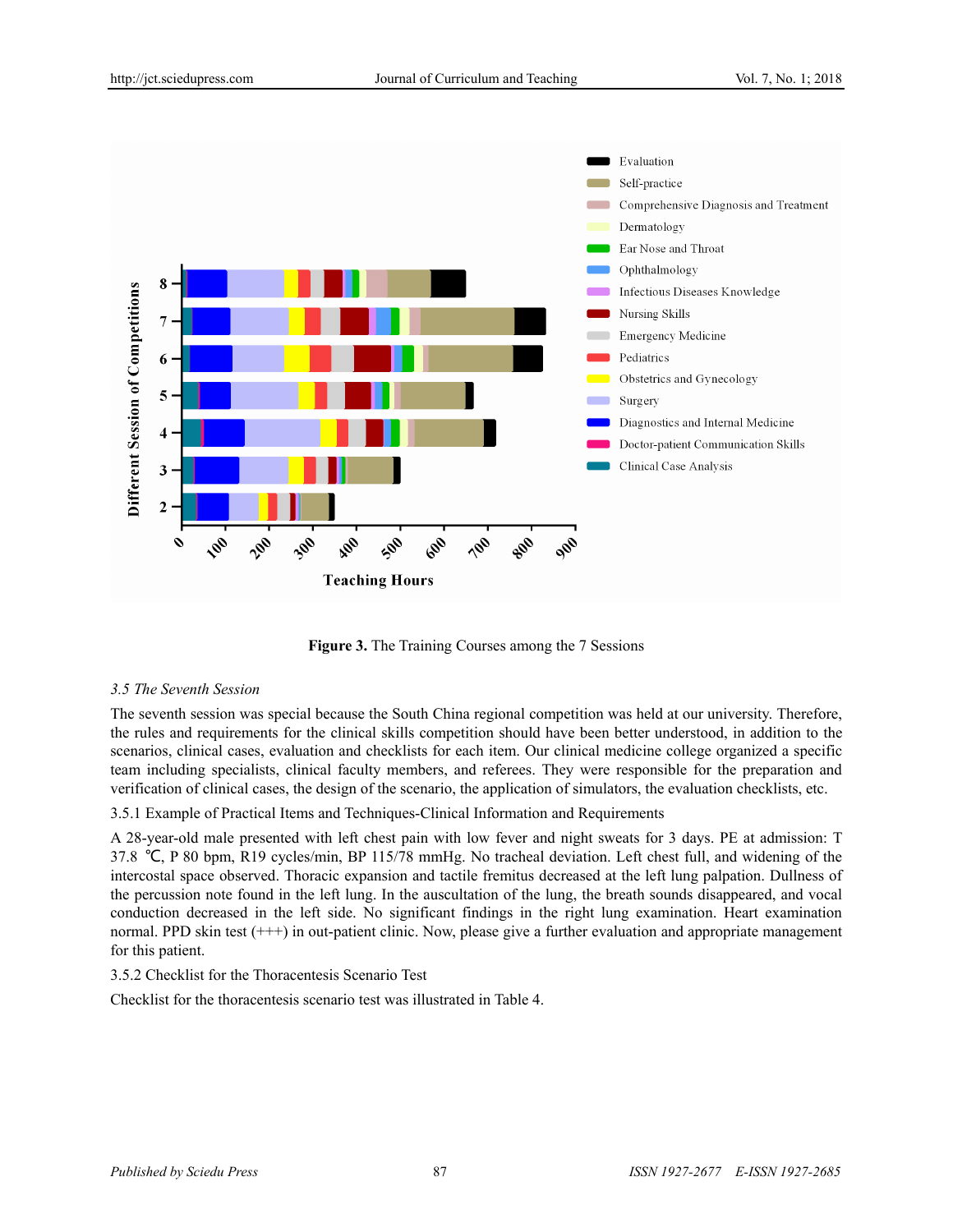# **Table 4.** Checklist for the Thoracentesis Scenario Test (Chen 2013)

| Main Steps                                                   | Items and Evaluation                                                                                                                                                                                                                             | <b>Standard Score</b> |
|--------------------------------------------------------------|--------------------------------------------------------------------------------------------------------------------------------------------------------------------------------------------------------------------------------------------------|-----------------------|
|                                                              | 1. Comfirmation of Patient identification                                                                                                                                                                                                        | $\mathbf{1}$          |
|                                                              | 2. Explain the purpose and main steps to the patient                                                                                                                                                                                             | 1                     |
|                                                              | 3. Inform the remarks                                                                                                                                                                                                                            | 1                     |
|                                                              | 4. Wash hands                                                                                                                                                                                                                                    | L                     |
|                                                              | 5. Check vital signs                                                                                                                                                                                                                             | 1                     |
|                                                              | 6. Review blood routine examination                                                                                                                                                                                                              | 1                     |
| Preparatory work                                             | 7. Obtain consent from the patient and family members.<br>Finish the operation agreement form                                                                                                                                                    | 1                     |
|                                                              | 8. Inquire allergic history to anesthesia again                                                                                                                                                                                                  | 1                     |
|                                                              | 9. Percussion of two lungs                                                                                                                                                                                                                       | Ι.                    |
|                                                              | 10. Auscultation of two lungs                                                                                                                                                                                                                    | 1                     |
|                                                              | 11. Verify imaging results such X-ray, ultrasonography                                                                                                                                                                                           | 5                     |
|                                                              | 12. Prepare the appropriate packages, instruments, all<br>materials and drugs needed such as skin disinfectant, local<br>anesthetic, rescue medicines, etc.                                                                                      | 1                     |
|                                                              | 13. Set appropriate position for the patient                                                                                                                                                                                                     | 1                     |
| Determining patient position and<br>puncture site            | 14. Select the correct puncture site                                                                                                                                                                                                             | 1                     |
|                                                              | 15. Mark the puncture site clearly                                                                                                                                                                                                               | 1                     |
|                                                              | 16. Give local disinfection of the puncture site by Anerdian<br>for 2-3 times. Disinfection order and scope should be<br>performed in a concentric circles sequence from the center<br>outward, diameter of the disinfection area at least 15cm. | $\overline{c}$        |
| Disinfection of the puncture area,                           | 17. Check valid date of the package, open the outer layer                                                                                                                                                                                        | 1                     |
| check and open the package                                   | 18. Wear sterile gloves carefully                                                                                                                                                                                                                | 1                     |
|                                                              | 19. Open the inner layer of the package, and check the<br>materials whether complete                                                                                                                                                             | 2                     |
|                                                              | 20. Check the patency of the large puncture needle                                                                                                                                                                                               | 2                     |
|                                                              | 21. Place the surgical drape accordingly                                                                                                                                                                                                         | 2                     |
| Infiltration of the puncture site<br>from the skin to pleura | 22. Check the drug name, valid date of 2% lidocain. And take<br>3-5ml of lidocain for local anesthesia.                                                                                                                                          | 5                     |
|                                                              | 23. Infiltrate anesthesia from the skin to the pleura                                                                                                                                                                                            | 3                     |
|                                                              | 24. Ensure the needle of the syringe no enter the blood<br>vessles                                                                                                                                                                               | 3                     |
|                                                              | 25. Clamp the rubber tube which has been connected to the<br>large needle                                                                                                                                                                        | 3                     |
| Needle penetration and specimen                              | 26. Large needle with clamped rubber tube should be<br>directed over the superior margin of the rib to pleura, slowly<br>advanced into the pleural cavity                                                                                        | 5                     |
| collection                                                   | 27. Obtain pleural fluid which will be transferred to the lab<br>for further evaluation                                                                                                                                                          | 12                    |
|                                                              | 28. Bacterial culture                                                                                                                                                                                                                            | 1                     |
|                                                              | 29. Mycobacterial culture                                                                                                                                                                                                                        | 2                     |
|                                                              | 30. Routine examination                                                                                                                                                                                                                          | 2                     |
|                                                              | 31. Biochemistry and enzymatic examination                                                                                                                                                                                                       | 2                     |
|                                                              | 32. Pathological examination                                                                                                                                                                                                                     | 1                     |
|                                                              | 33. Mark the tubes and bottles                                                                                                                                                                                                                   | 1                     |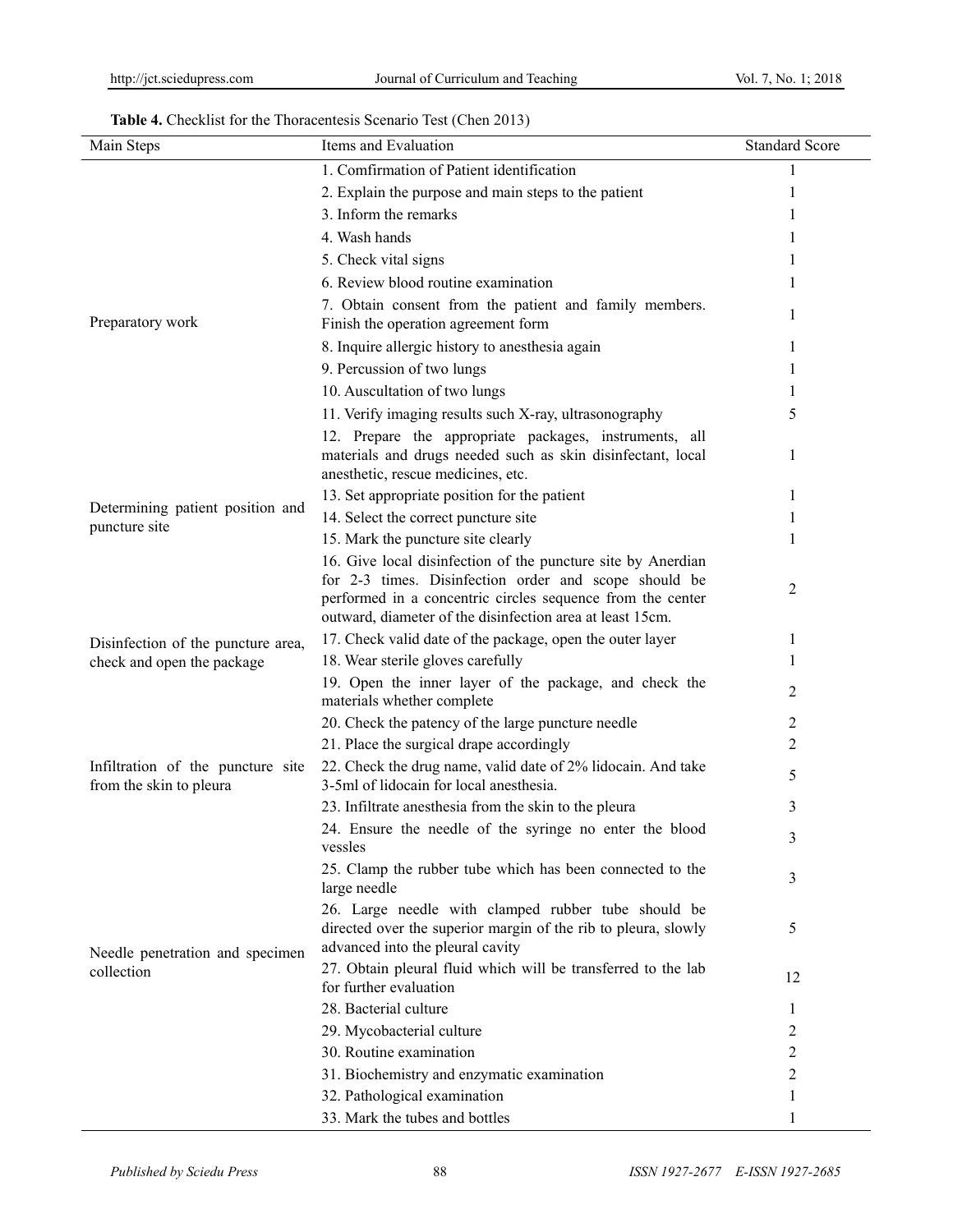|                                                                                                        | 34. Clamped the tube again after the collection of the<br>samples finished                                                             | 3   |
|--------------------------------------------------------------------------------------------------------|----------------------------------------------------------------------------------------------------------------------------------------|-----|
|                                                                                                        | 35. Press for 1-2 minutes of the puncture site by sterile gauze<br>after the needle withdrawal and puncture area disinfection<br>again |     |
| Post-Procedure                                                                                         | 36. Puncture area disinfection                                                                                                         | 2   |
|                                                                                                        | 37. Cover sterile gauze and the wound fixed by adhesive<br>plaster                                                                     | 2   |
|                                                                                                        | 38. Inform post-operative precautions                                                                                                  | 3   |
|                                                                                                        | 39. Observe the patient illness and check vital signs                                                                                  | 2   |
| Professionalism, Concept<br>and                                                                        | 40. Pay attention to protect patient privacy                                                                                           | 2   |
| procedures related to disinfection;<br>Observing pt illness during the<br>whole process; Team work and | 41 Patient-oriented                                                                                                                    | 2   |
|                                                                                                        | 42. Proficiency in the whole operation                                                                                                 | 2   |
| cooperation spirit                                                                                     | 43. Team-work                                                                                                                          | 2   |
| Answering the relevant questions                                                                       | 44. Make an accurate diagnosis and choose correct<br>treatments                                                                        | 10  |
| <b>Total Mark</b>                                                                                      |                                                                                                                                        | 100 |
|                                                                                                        |                                                                                                                                        |     |

Note: The training items were determined according to the scope of the national competition and the specific circumstances of the clinical medicine college.

# *3.6 An Excellent Interdisciplinary Teacher Team was Formed and was Responsible for the Main Training Task. These Faculty Members Consisted of Relevant Specialists Who Had Extensive Clinical and Teaching Experience*

To conduct the clinical skill training program, a teacher team was formed who integrated scientific management and teaching implementation. The members of this team were from the main clinical departments such as internal medicine, surgery, obstetrics and gynecology, pediatrics and other relevant departments. They were accomplished in medical, teaching and scientific studies. They were enthusiastic with regard to teaching and innovation; in particular, they eagerly explored an updated pedagogy that could help to improve the professional ethics of medical students including the personnel training mode, teaching methods, evaluation methods, and other aspects of continuous exploration and research, and they made gratifying achievements. These team members undertook research and implementation in the clinical training center and teaching hospital. They developed standard approaches to clinical skills, collected clinical cases, established the teaching plan, designed the pedagogy, and assessed student proficiency. During the whole process, the team faculty members played an important role in enhancing the comprehension level of students regarding the clinical management of different cases and students' practical ability (Liu 2013). At the same time, a variety of teaching methods, such as teaching rounds and teaching case discussions in the hospital as well as online network teaching were adopted to promote the implementation of the course. Interdisciplinary case discussions were explored, and case-based learning (CBL), problem-based learning (PBL), and team-based learning (TBL) were applied during training process in order to strengthen the students' clinical thinking ability in clinical diagnosis and treatment related to clinical decision making. This study can also encourage young doctors and teachers to participate in the training program to ensure the sustainable development of the teaching team. The team was constantly summarizing and analyzing their teaching effects, collecting teaching cases, and writing specific practical teaching materials that could be used at various levels of teaching in undergraduate, graduate, and resident education. Moreover, the team achieved a good place in the South China regional competition and in the final matches of the National Clinical Skills Competition, consequently providing excellent guidance to the medical students.

*3.7 Specific Implementation of the Training and Assessment Process Aim at Enhancing Clinical Competence* 

3.7.1 Diagnostics and Internal Medicine Section

(a) Basic Arrangement of the Diagnostics and Internal Medicine Section

For history taking and physical examination skills training, standardized patient (SP) scenarios based on simulator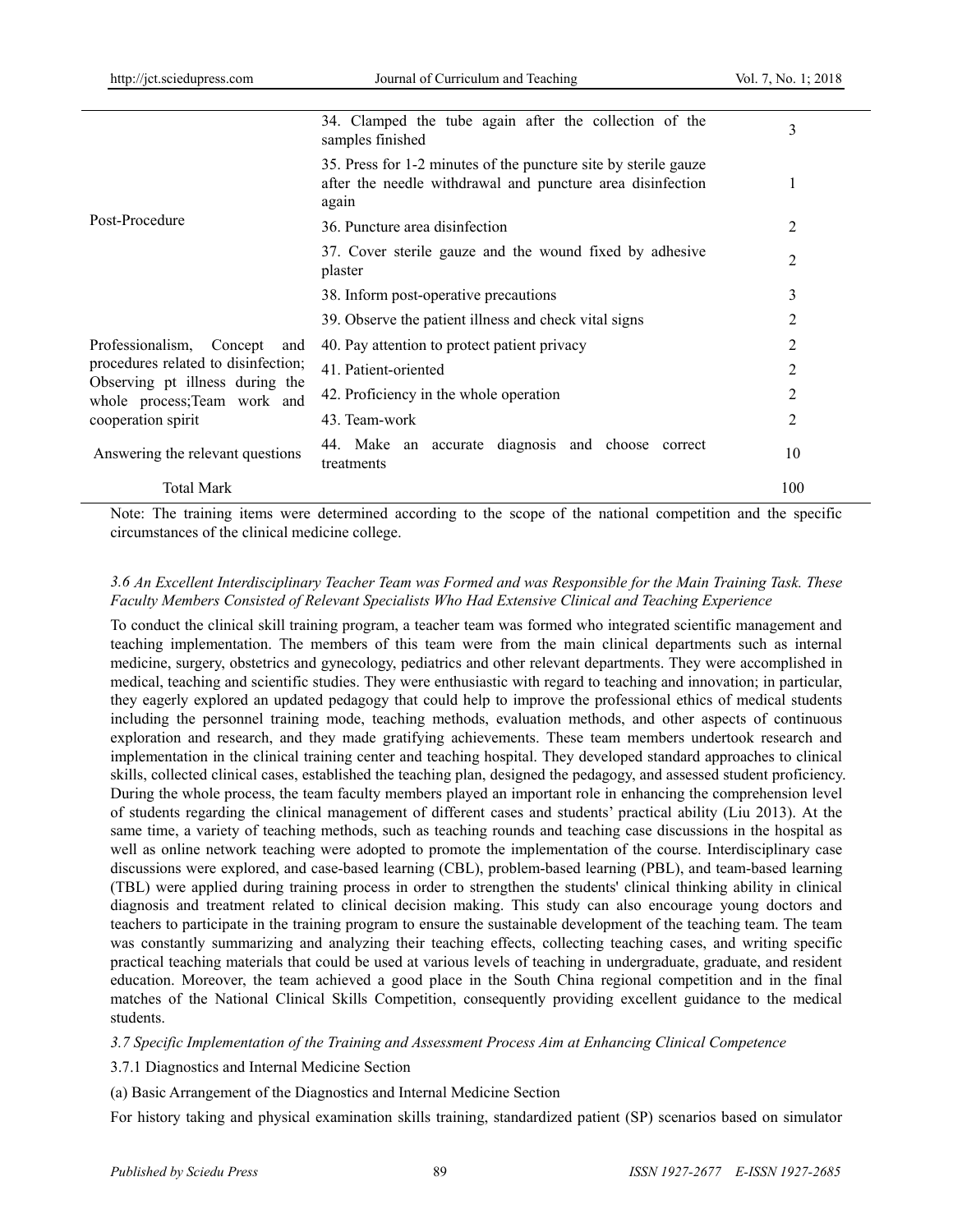and real clinical cases can be used to cultivate doctor-patient communication, humanistic care, and systemic and accurate procedural techniques. In addition, practical classes in internal punctures including thoracocentesis, abdominocentesis, bone marrow aspiration, and lumbar puncture were ingeniously designed in combination with the fundamental concepts of indications and contraindications in the clinical scene. The students were required to make a judgment accurately by clinical thinking. Otherwise, they would make serious mistakes because the training scenarios were full of "traps".

(b) Example of Practical Items, Techniques and Scenarios in Training and Competition

Scenario 1, a 30-year-old male presented with recurrent fever, chest discomfort and cough for one month; after five days of headache and vomiting, he was admitted to the hospital. Please take a history from him and perform a focused physical examination within 20 minutes.

Scenario 2, a 30-year-old male presented with recurrent fever, chest discomfort and cough for one month; after five days of headache and vomiting, he was admitted to the hospital. The patient had a ten-year history of smoking, at a rate of one pack per day.

PE, T 38.5°C, P 92 bpm, R 23 cycles / min, BP 130/80 mmHg. Active position. State of confusion.

No cyanosis of the skin and mucus. Two pupils 3.0 mm in diameter, round and bilaterally symmetric with an acute response to light. The bilateral optic papilla border was not clear, but no obvious fundus hemorrhage. No three depression signs. Tactile fremitus decreased, dullness of the percussion note was found, and a few crackles were heard in the right lower part of the lung. No significant findings of the heart and the abdomen. Neck rigidity, Kernig sign and Brudzinski sign were positive. No significant findings in the resting nervous system examination.

Laboratory investigations showed that the blood, urine and stool routine examinations were normal. Liver and kidney function tests were normal. Chest X- ray showed a small amount of pleural effusion in the right lower lung. Please give a further evaluation and appropriate management.

### 3.7.2 Surgical Section

(a) Basic Arrangement of the Surgical Section

The surgical training and assessment system focused on the strict aseptic concept and approaches; basic surgical skills; the management of infection and urgent surgical situations; the assessment, timing and sequence of contaminated or clear wound dressing and removal of stitches; and basic orthopedic skills. The students were required to have a strong aseptic concept and to master surgical management principles well. Furthermore, training should have been conducted on common clinical scenarios related to surgical conditions, such as inguinal hernia surgery area disinfection, surgical drape on the right upper abdomen incision site, wearing a gown, the removal of stitches from an abdominal wound and dressing, gastrointestinal lateral anastomosis, plaster external fixation of a forearm fracture, the emergency management of tension pneumothorax, lower limb hemorrhage treatment, etc.

(b) Example of Practical Items, Techniques and Scenarios in Training and Competition

Scenario 1: A 30-year-old male; 3 hours before admission, when he was working in the fields, he was struck by a hoe, and his back was injured. He just used cloth to do a simple bandaging, and now he has come to the hospital for emergency treatment. Please treat the patient correctly.

Scenario 2: A 20-year-old male, presenting with increasing purulent secretion 2 days after abscess incision due to abdominal wall infection and abscess in the skin at admission. Please give the correct treatment for this patient.

Scenario 3: One injured person was rescued in a traffic accident that occurred on the highway. Emergency medical technicians were called and arrived immediately by ambulance. The injured was a 34-year-old male, presenting with dizziness, shortness of breath, and slight left upper abdominal pain. In the physical examination, the patient was well-oriented. One 5 cm wound with a fracture end was found in the middle section of the right lower limb. Active bleeding was also observed inside the wound. He felt leg pain and could not even move. Activity, sensation, and the blood supply of each toe were good in the right foot. No wounds found in the two upper extremities or the left lower extremity. Please give the appropriate evaluation and management immediately on the scene.

3.7.3 Obstetrics and Gynecology, and Pediatrics Section

(a) Basic Arrangement of the Obstetrics and Gynecology and Pediatrics Section

It was also necessary to seriously train on the items and basic skills in obstetrics and gynecology, as well as on the pediatrics department due to their unique patients who need more concerns and better doctor-patient communication techniques. The training skills included neonatal umbilical treatment, diagnostic curettage surgery, transvaginal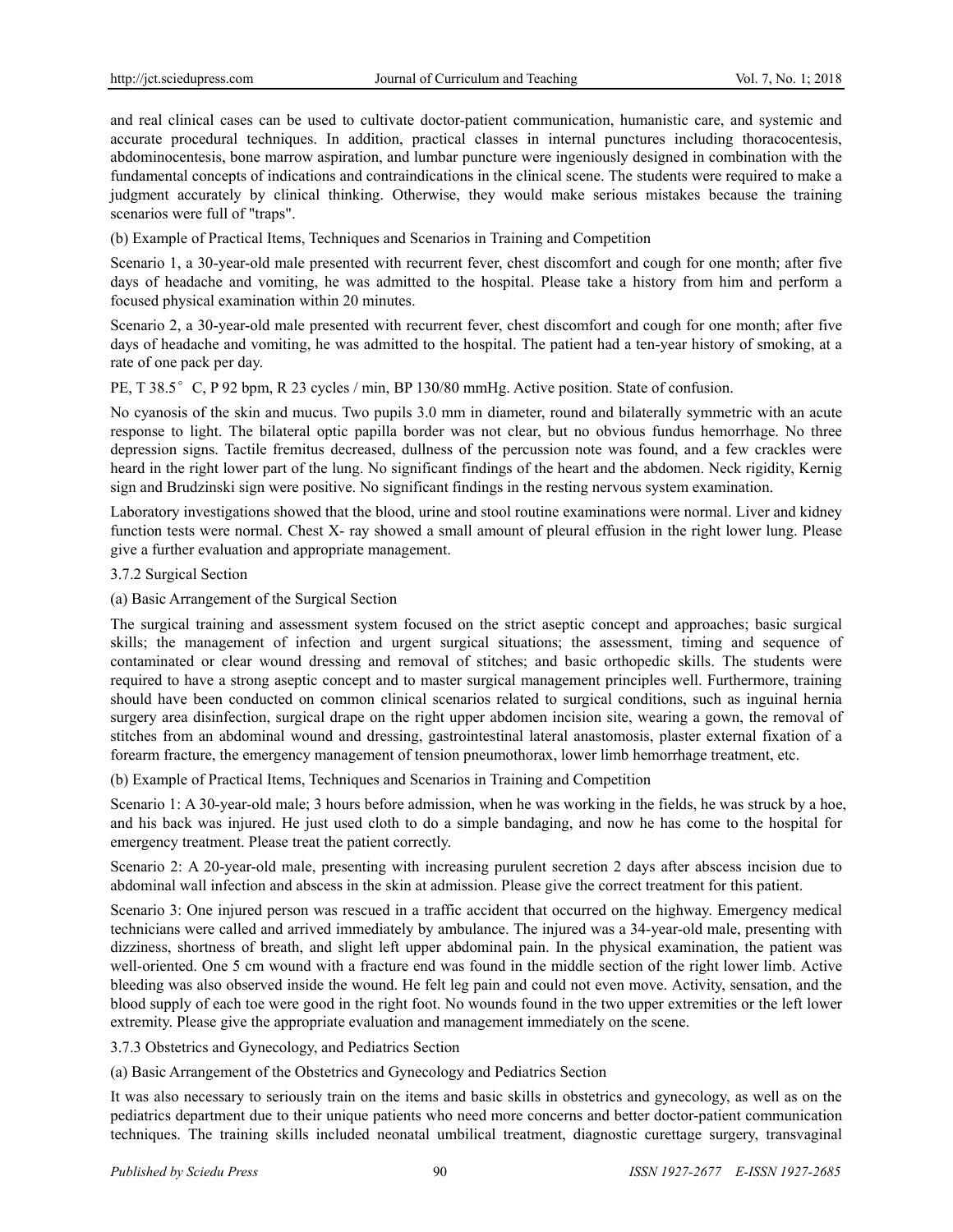posterior fornix puncture, neonatal asphyxia resuscitation, cardiopulmonary resuscitation in children, infant feeding, pediatric medical examination and the assessment of growth and development, common pediatric punctures, and neonatal nursing skills. These projects are conducted in the teaching process; there are only a few opportunities for students to operate due to specific considerations of patient safety.

Accordingly, the courses could only be practiced and repeated in the simulation center at first. The students were organized to enter the ward and to learn how to manage real cases under the guidance of the supervisors in order to improve their ability to rapidly respond to a changing situation and to quickly establish an accurate diagnosis plan.

(b) Example of Practical Items, Techniques and Scenarios in Training and Competition.

Scenario 1: A 54-year-old female presenting irregular vaginal bleeding for one month, 5 years after menopause. Please perform fractional endocervical curettage in order to make an accurate diagnosis.

Scenario 2: One male baby, the first of three fetuses delivered by urgent cesarean section with a gestational age of 37 weeks. His mother suffered from gestational hypertension and severe preeclampsia. The mother was given diazepam and magnesium sulfate before delivery. Antenatal fetal heart rate was maintained at 142-150/min, and the variation was poor. At birth, the amniotic fluid was clear, the baby's skin had a generalized pallor, and the extremities were soft; no crying or breathing found. The following management was given immediately: keeping warm by radiation station, adjusting his position, cleaning up the respiratory tract, drying his skin, stimulating the feet for approximately 30 seconds, HR 50 bpm. How are the Apgar scores determined, and how is a primary diagnosis made? How will this infant be rescued?

3.7.4 Ophthalmology, Otorhinolaryngology, and Dermatology Section

(a) Basic Arrangement of the Ophthalmology, Otorhinolaryngology, and Dermatology Section

Training was also given in fundamental skills in ophthalmology, otorhinolaryngology, and dermatology in the program such as optic funduscope, a routine ENT examination, the urgent management of severe laryngeal dyspnea, and diagnostic and therapeutic techniques of common skin diseases. In the early stage, basic points were taught and learned; then, increasingly more specialized skills could be introduced in combination with clinical conditions.

(b) Example of Practical Items, Techniques and Scenarios in Training and Competition

Scenario 1: A 23-year-old male presents with right eye pain and a decrease in visual acuity for 1 hour after being hit by a baseball in this eye. Please give the correct evaluation and management.

Scenario 2: A 40-year-old male has presented with hoarseness for six months, aggravated by dyspnea for 10 days. PE, respiratory dyspnea with four depression signs found. Generalized sweating. Blood oxygen saturation SaO2 < 80%. Ⅲ-Ⅳdegree dyspnea. Please provide urgent thyrocricocentesis to relieve the patient's dyspnea.

Scenario 3: A 44-year-old female has presented with facial rashes and itching for 14 years, with no fever, headache, etc. In addition, the rashes became aggravated and expanded to the upper limbs, chest and abdomen area 3 months ago. In her past medical history, she had long-term facial nursing care. PE, diffuse macules with slight edema and obvious desquamation found on her face. How is a management plan made for this patient?

3.7.5 Comprehensive Diagnosis and Treatment Section

The comprehensive diagnosis and treatment section training emphasized the spirit of teamwork, clinical thinking capacities, decision-making ability, and practical performance. It represents an important shift from basic skills to more complex management. This section should check and evaluate the students in regard to how to combine the theoretical knowledge learned and the real practical techniques in order to solve a clinical problem effectively and ultimately improve the overall level of diagnosis and treatment. First they practiced on the simulators and gradually learned more in the hospitals and upgraded their clinical competency (Issenberg 2005).

Example of practical items and techniques:

A 52-year-old male presented with sudden and continuous precordial crushing chest pain accompanied by a cold sweat for six hours and was sent to our hospital. ECG showed acute myocardial infarction of the extensive anterior wall. Serum cardiac enzymes and myocardial necrosis markers were confirmed increased. The student team was required to give an urgent diagnosis and treatment. The whole process involved many clinical skills including history taking, physical examination, doctor-patient communication, analysis of the previous ECG and lab results, and the establishment and determination of the primary diagnosis and treatment. Many difficult clinical problems needed to be considered, and decisions had to be made such as how to choose the myocardial reperfusion methods for this case, how to manage the complications of severe arrhythmias, heart failure, or even cardiac arrest, and how to select the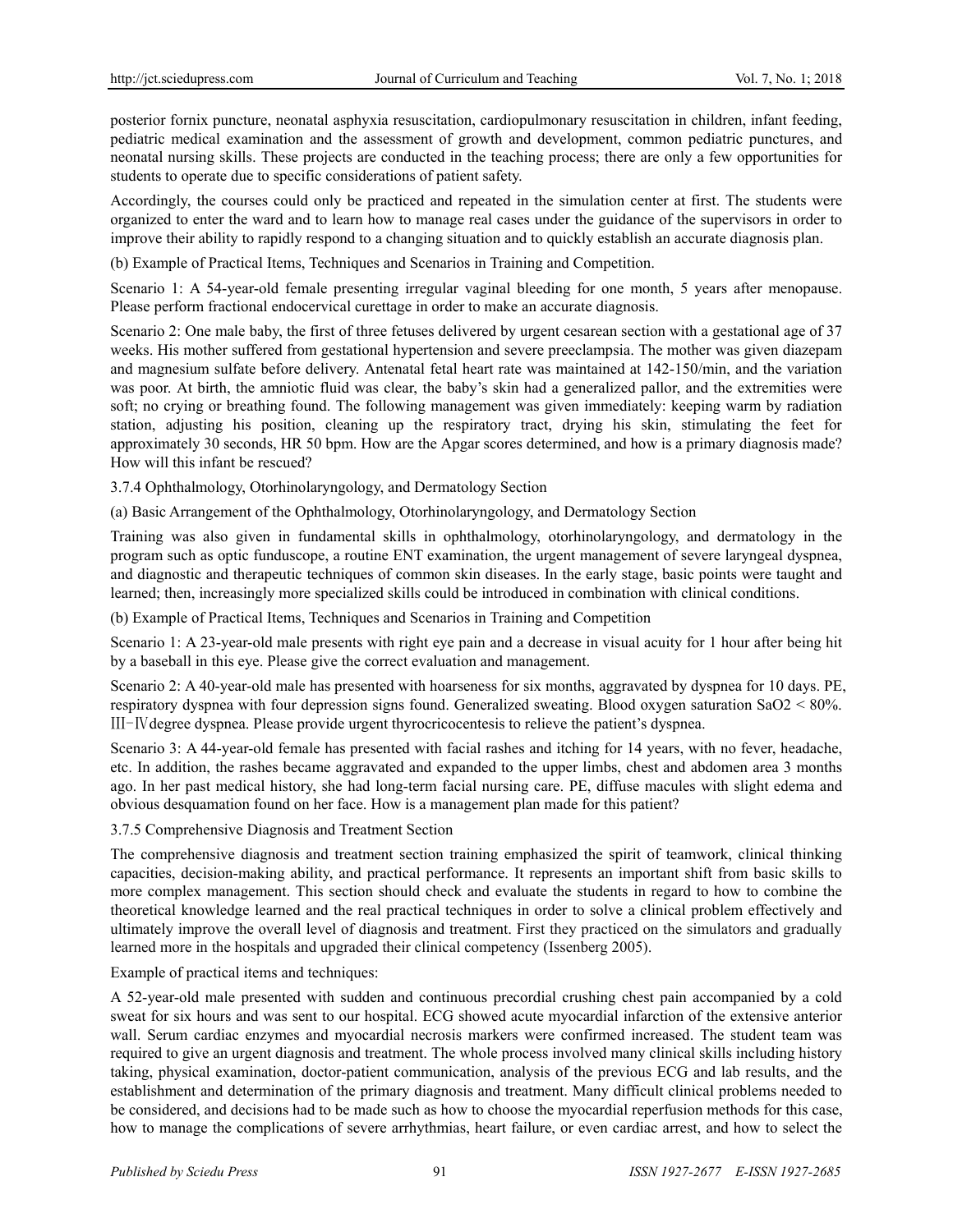appropriate drugs to relieve the symptoms and signs. The challenges for the team required completing more than ten operation techniques including the assessment and diagnosis of the illness progression, the observation of vital signs, ECG monitoring, wound hemostasis and bandaging, oxygen therapy, cardiopulmonary resuscitation, tracheal intubation, electric defibrillation, venipuncture and arteriopuncture, intravenous infusion, and urethral catheterization. This case was extremely helpful for cultivating the students' comprehensive diagnosis and treatment abilities and in laying a solid foundation for future clinical work as well.

# *3.8 The Comprehensive Evaluations of the Training Effects*

In the course of teaching, the comprehensive evaluations of the training effects consisted of formative and cumulative evaluations (McGaghie 2014; McGaghie 2009). They included a sectional tests, simulation game, the analysis of students' performance and mastery of the clinical skills training, feedback, reflections, and suggestions from teachers and students after each examination or match, and the final competition result. Out of seven sessions, the national final matches were entered five times. The discussion and analysis of the clinical skills details and the competition requirements among the students and teachers focused on whether the teaching plans, syllabus, scenarios, examination cases, checklists for techniques, and the percentage of student self-study hours and evaluation hours were reasonable or not and whether any improvements were needed.

# *3.9 The Result of the Eighth Regional Session*

For the eighth session, the lowest number of teaching hours were taken because training was being conducted for similar clinical skill items and the teaching effects were satisfactory given that the optimal training program had been adopted in accordance with the exploration and analysis of participant experiences from the second to sixth sessions, while the seventh session involved holding the South China regional competition. The result of the eighth regional session was successfully entering the national final competition, and a relatively stable teaching system had gradually been formed.

# **4. Discussion**

Each year, the scope of the National Clinical Skills Competition is slightly different; however, the content and requirements for medical undergraduates majoring in clinical medicine are basically the same. As the study progressed, the items, related specialties, and involved teachers gradually became the same for the total set of items, starting from 113, then moving to 130, and becoming fixed at 100. This result may be helpful for analysis and research on the assessment and exploration of comprehensive clinical skills training curricula.

*4.1 From the second to the Eighth Sessions, the Teaching Hours Needed for Each Section Were Nearly Steady and Consistent; the Exceptions Included the Following* 

# 4.1.1 Nursing Section

The simple nursing skills training had taken the highest number of teaching hours (85) at the 6th session and was decreased afterwards because these teaching hours had been subsequently integrated into the comprehensive diagnosis and treatment scenarios. In this case, the training was closer to real clinical situations.

# 4.1.2 Surgical Section

There was high fluctuation in the surgical organization mainly because the students had weak related skills. Usually, surgical skills cannot be mastered in a short period of time. Detailed regulations might be implemented according to students' performance. Therefore, it was extremely important to determine the progression and to give feedback on the students' mastery of the techniques in each stage.

# 4.1.3 Clinical Case Analysis, Comprehensive Diagnosis and Treatment Section

Although the teaching hours of the former decreased while those of the latter increased, in this study, it was more helpful to train the students' clinical competence through a comprehensive diagnostic and therapeutic process on the simulator or using clinical cases than by theoretical case studies alone. Clinical thinking and diagnosis and treatment integration were better. The implication is that the combination of clinical thinking and hands-on operation is more effective. And teaching assessments should be carried out continuously.

# 4.1.4 Total Training Hours

Total training hours were gradually increased with the increase in training items. The highest number of hours (830) in the seventh session occurred because our university hosted the South China regional competition, and more teaching hours were applied to test the related competition scenarios. In the sixth session, the result of the regional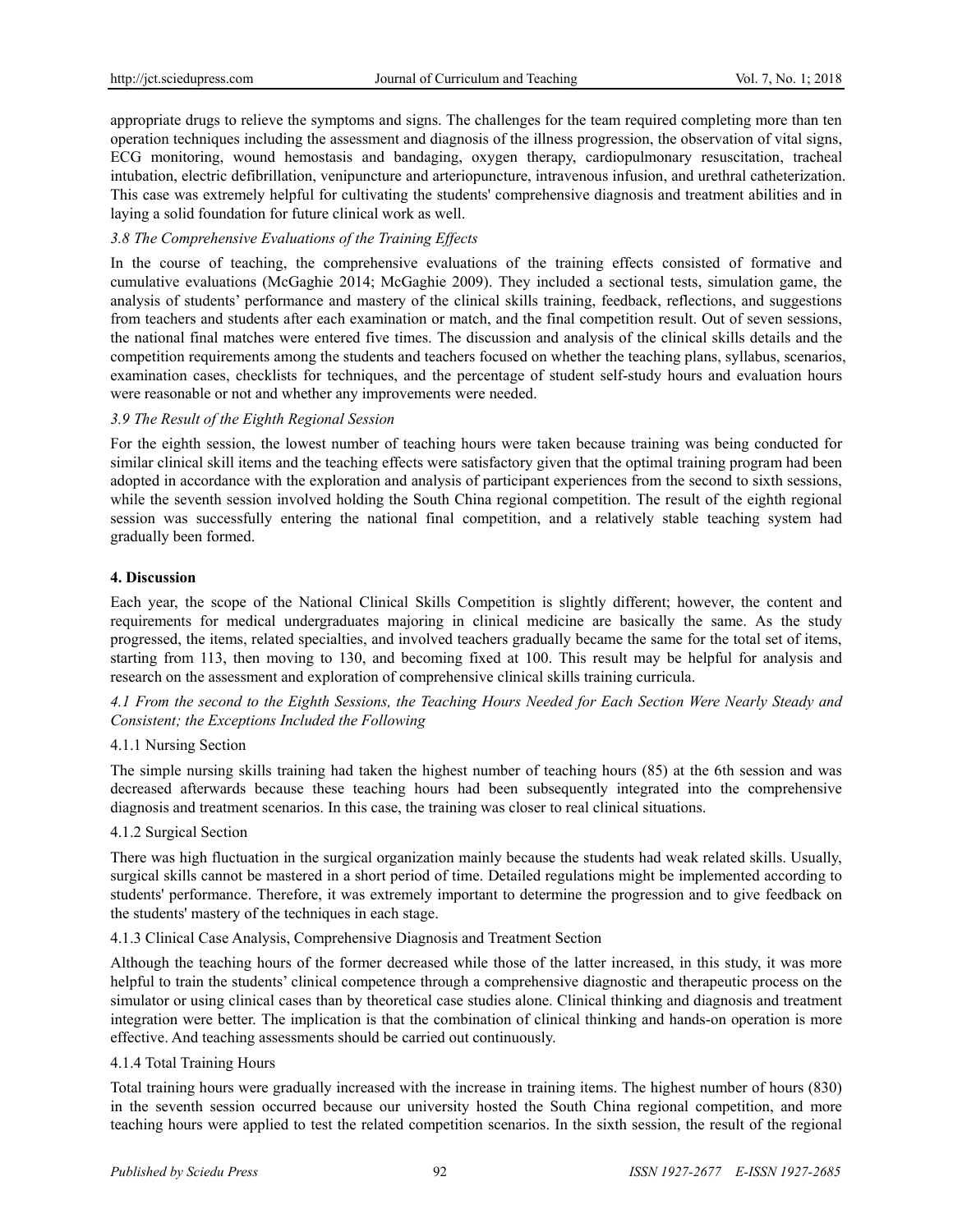competition was that the team did not enter the final national competition even though the second highest number of teaching hours (823) was taken. It also suggested that was not the more teaching hours, then better effects obtained. The main reason for this result was that the student team's attitude and cooperation had not been analyzed and did not receive better attention. This point may be a lesson in what needed improvement in the subsequent teaching. Ultimately, a reasonable program with average teaching hours was explored and implemented in the eighth session. Satisfactory effects had been achieved, and the most efficient training plan had also been demonstrated in this research.

# 4.1.5 The Correlation between Training Hours and Entering National Final Match

The correlation between training hours and qualifying for the finals was analyzed, and significance was not found. This result simply showed that it is not true that the more hours that are spent on training, the better the results; it also showed that reasonable arrangements should be made and would be more helpful. In addition, the results showed that the training evaluation of comprehensive clinical competence not only relied on the competition results but also needed an analysis of influencing factors from students and teachers, a reasonable organization of lectures, a practical class in the simulator center or hospital, self-study, sectional evaluation tests, etc.

# *4.2 This Study Involved a Total of 8 National Competitions from 2011 to 2017, and a Large Amount of Clinical and Teaching Experience Helpful for the Achievement of the Final Goal of Clinical Competence Training and Clinical Education Has been Accumulated*

# 4.2.1 Clinical Thinking and Decision-Making Ability Are the Key-Points and Difficulties in Clinical Skills Training

In clinical practice, diagnosis of the disease is the most basic skill for medical students and doctors. Only accurate diagnoses can lead to the correct treatments. Clinical teachers should emphasize and guide students to learn the correct principles of clinical thinking in every medical education activity and to bind them tightly to clinical practice(McGaghie 2014). Starting in clinical basic courses such as diagnostics, general surgery, and medical imaging, preliminary clinical thinking rules should be taught because a long-term effort is needed for the enhancement of students' medical skills and the achievement of mastery. This study provides the basis and the reference for curriculum planning. Comprehensive clinical thinking reflects the ability to make an accurate diagnosis, think about differential diagnoses, choose a treatment, and solve specific clinical problems by analyzing clinical information including clinical manifestations and assistant examinations based on the significant diagnostic evidence and therapeutic rules (Sun 2012).

Accordingly, practical teaching must be close to clinical situations. While National Clinical Skills Competitions have provided a very good chance and platform for medical faculties to explore and practice the updated pedagogy and to perfect routine teaching tasks, in the preparation process for this match, pedagogy transformed from the previous teaching methods of "lectures + simple skill operation exercises" to the new mode of "small lectures + procedure training + comprehensive scenarios practice + video retrospective analysis discussion"( Sun, Oin & Wang 2005; Harris 2010; Sun, Liu & Shi 2010; McLaughlin, Doezema & Sklar 2002). Students' clinical thinking ability can be cultivated from different perspectives and directions. This mode can help students to effectively address complicated clinical problems in the future. In the whole study and performance of this practical program, simultaneous training should be received on clinical thinking and decision-making ability, excellent psychological qualities and adaptability, the aseptic concept and operation, the spirit of team cooperation and humanistic care (Issenberg 1999).

4.2.2 For Invasive Operations, the Establishment of Strict Aseptic Concepts Should Run Through all Relevant Procedures in Order to Ensure Clinical Teaching Quality

Medical students should be trained in not only the steps of each skill but also disinfection technology through the practical study, as this has a vital influence on the level and quality of clinical medical work (Hu, Feng & Chen 2012). Aseptic concepts involve the operation of surgery, obstetrics and gynecology, internal medicine, nursing, emergency medicine and other disciplines. Aseptic technologies include washing hands, wearing surgical clothing, wearing sterile gloves, surgical area skin disinfection, and the surgical drape. In fact, all invasive skills of different specialties would be involved. Only when the essentials of disinfection knowledge and techniques have been mastered can clinical operation be performed perfectly and harm to the patient be avoided. Clinical teachers should focus on and teach students to pay more attention to details such as wearing sterile gloves, keeping the disinfection scope firmly in mind, the sequence of internal and external disinfection, the procedures for entering the operating theater, awareness of the aseptic or contaminated area, the correct way to check and open surgical packages, and the appropriate selection of disinfection solutions. In the conditions of the teaching hospital permit, students could be organized to observe or assist in the real surgical scene to enable them to gradually develop good habits and manners for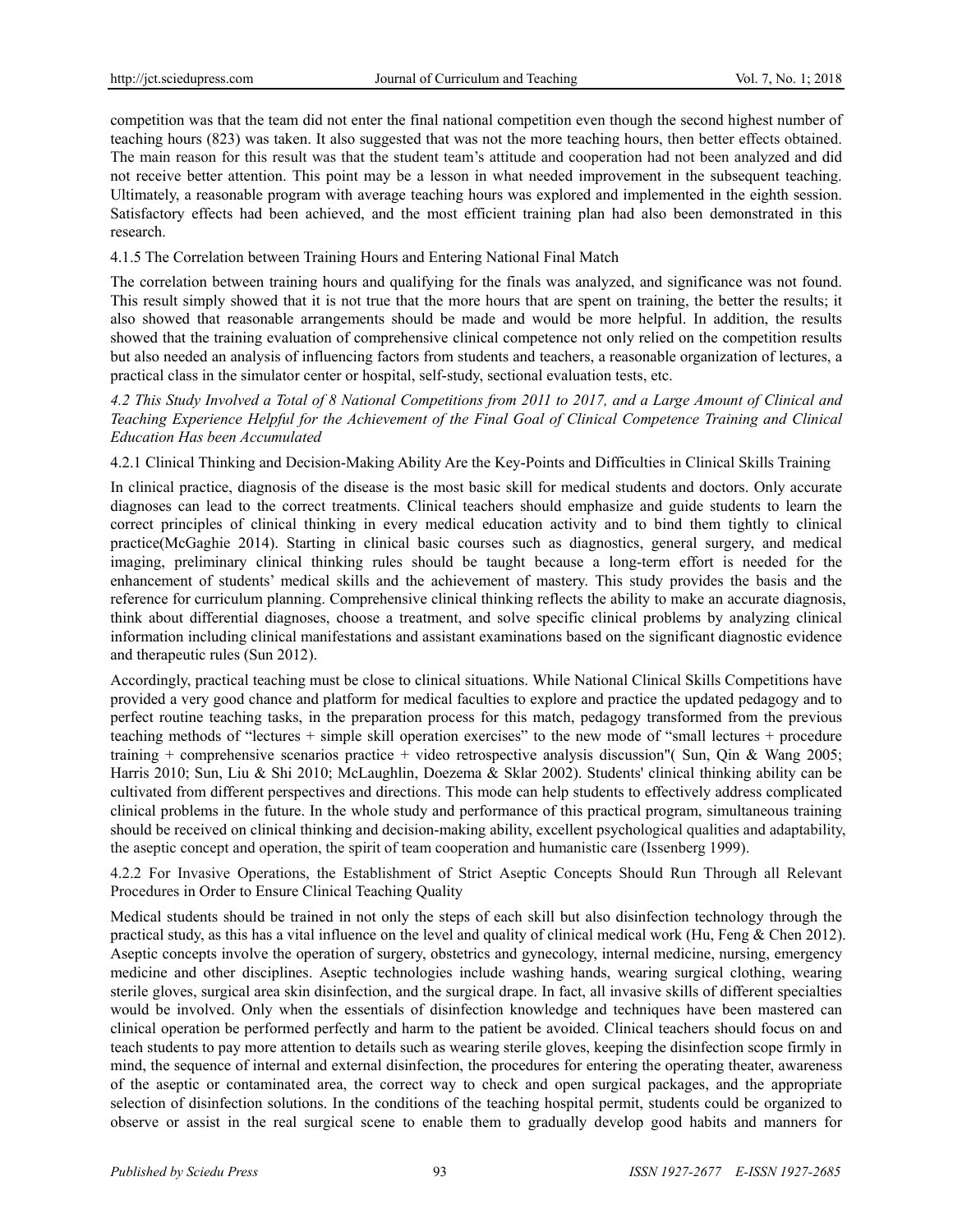consciously abiding by aseptic principles.

4.2.3 In Clinical Practical Teaching and Learning, the Spirit of Teamwork and Cooperation Are Also Important

Team cooperation is not about relinquishing individuality but about giving each team member enough development space. In the process of clinical skills training, TBL and individualized teaching should be reasonably applied to improve students' communication skills and cooperation ability and to play to their potential or advantages. In addition, the curriculum should be designed according to students' aptitude and to ensure a better effect from training. Therefore, for this study, some teaching hours may have detailed regulations based on the students' performance and characteristics as part of the basis of the whole training system. It is also necessary to train students in humanistic care and professionalism. In clinical practice, humanistic care can reflect the doctor's sympathy and concern for patients, which is helpful in relieving the patients' illness. Therefore, an excellent humanistic quality is essential for the medical student to grow to be an outstanding doctor on the basis of mastering clinical knowledge and skills (Zhao, Dai  $\&$  Fan 2011). In fact, humanistic care education should be involved in many aspects in the hospital, including doctor-patient communication skills, history taking, physical examination, operation or techniques, observation of patients' illness, and making and carrying out relevant treatments. All this needs to be organized in the competition preparation and in the routine program. A patient orientation and patient safety considerations should be taken seriously as well. In addition, good medical ethics and good doctor manners should be carefully fostered. During the teaching and learning process, the teacher and students also need to be aware of any aspects of diagnosis and treatment that may be harmful to the patient and try their best to avoid them.

The established curriculum also needs to train students to have good psychological qualities and adaptability. The skills to deal with complicated clinical events can only be improved based on long-term study and hard work in clinical practical training to develop rapid and appropriate judgment and management in urgent or critically ill conditions such as cardiac arrest, dyspnea or apnea, shock, massive internal hemorrhage, acute poisoning, or multiple organ failure. How to keep calm in an emergency, think about the diagnosis and treatment strategies, and correctly carry out effective treatments to save the patient's life – all this is the main task and effort of doctors and medical students.

In short, the course settings and the schedule should be studied and analyzed carefully and seriously. Sectional evaluation, feedback, and research on training effects should be carried out continuously in order to refine and quantify the clinical skills training objectives. The accumulation of experience and practice can be extended to all clinical practical education in the university.

# **5. Conclusion**

The clinical skill competition provided a good platform for medical colleges and universities to exchange teaching methods and promote practical clinical teaching and learning. However, clinical skills training is specialized, interdisciplinary and diverse. During this process, one reasonable and scientific curriculum system involving the main clinical specialties and common diagnostic and therapeutic skills can be explored and established. It is crucial to have a deliberate design. The optimal organization should be studied and created considering and combining the following aspects: the national competition content, the decomposition of items by our college, the total teaching hours, the percentage of every specialty involved in professional ethics, theory, practice, basic skills, clinical scenarios, real cases, and the sectional evaluation. In addition, the schedule should be regulated flexibly based on the analysis of students' weaknesses and degree of mastery and the teachers' experience and suggestions. In addition, it is also necessary to observe and follow up on students' team attitude and cooperation. The strongest feelings and experience were that clinical skills should be trained and examined effectively and repeatedly in order to increase the comprehensive capacities of medical students. Meanwhile, a team of excellent teachers who were responsible for the entire training task was cultivated. In short, curriculum construction and team building were formed synchronously through the National Clinical Skills Competition. Careful exploration and research can perfect training.

# **6. Limitations and Future Directions**

The National Clinical Skills Competition is held each year, and the match items related to many students, teachers, and specialties were complicated. Accordingly, as a result, the influencing factors are diverse. It is difficult to control for all of them(Yang 2013). This study can only focus on the discussion and analysis of the relatively rational arrangement and implementation of comprehensive clinical skills training so as to find general rules in a practical clinical teaching methodology. Next, more standard training and the introduction of more clinical situations should be carried out. In addition, the teaching and learning experiences will be summarized and promoted to undergraduate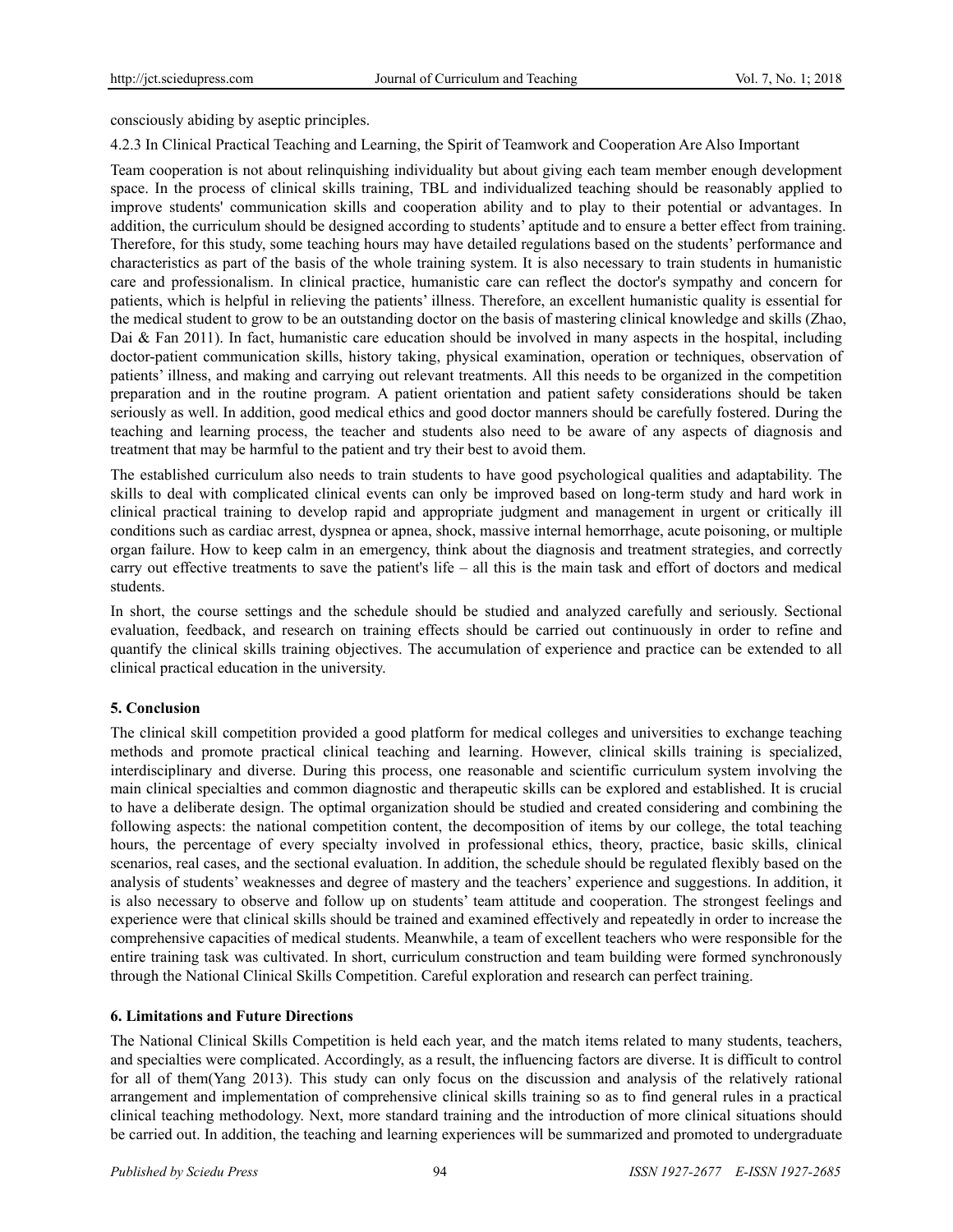education in our clinical medicine college.

#### **Acknowledgements**

The authors would like to thank all of the teachers and medical students who participated in this study. We appreciated the help of Anding Xu, Jingxiang Zhong, Wei Chang, Yueping Liu, Yanghai Zhou, Yuhong Wen, Hanlin Tang, Huaxi Wang, Haizhi Liu, Xiaopin Wang, Yalan Li, Qinran Lin, Mingya Zhang, Guohua Huang, Jinai He, Jieruo Li, Rijia Zhang, Xiuxian Lin, Lliyun Zhu, Dongdong Zhang, Min Yi, Wuan Zhou, Quan Zhou, Xiaoming Chen, Yuhong Lu, Huilan Zeng, Jianfan Chen, Fang Yang and Bingxiao Li from the first affiliated hospital of Jinan University, as well as Jun Dong and Renbin Qi from medical department of Jinan University.

#### **References**

- Chen, W.P., Pan, X.L., Wang, X.H., Lu, X.F., Liu, C.Y., Hu, S.J., Kang, X.X., & Yang, J. (2013). *Diagbostics*. The '12th Five-Year' National Planning Textbooks of Higher Education. PEOPLE'S MEDICAL PUBLISHING HOURSE, CHINA. the 8<sup>th</sup> edition: 590-591.
- Harris, P., Snell, L., Talbot, M., & Harden, R. M. (2010). Competency-based medical education: implications for undergraduate programs. *Med Teach*, *32*(8), 646-650. https://doi.org/10.3109/0142159X.2010.500703
- Hu JF., Feng B., & Chen A. (2012). Strengthening Surgical Aseptic Technique and Cultivating Qualified Medical Students. *J Med Theor & Prac, 25*(4), 482-483.
- Issenberg SB., McGaghie WC., Hart IR., Mayer JW., Felner JM., Petrusa ER., Waugh RA., Brown DD., Safford RR., Gessner IH., Gordon DL., & Ewy GA. (1999). Simulation technology for health care professional skills training and assessment. *JAMA*, *282*(9), 861–866. https://doi.org/10.1001/jama.282.9.861
- Issenberg SB., McGaghie WC., Petrusa ER., Lee GD., & Scalese RJ. (2005). Features and uses of high-fidelity medical simulations that lead to effective learning: a BEME systematic review. *Med Teach*, *27*(1), 10–28. https://doi.org/10.1080/01421590500046924
- Jiang G., Chen H., Wang Q., Chi B., He Q., Xiao H., Zhou Q., Liu J., & Wang S. (2016). National Clinical Skills Competition: an effective simulation-based method to improve undergraduate medical education in China. *Med Educ Online*, *21*(1), 29889. https://doi.org/10.3402/meo.v21.29889
- Liu D., Meng X., Su H., & S W. (2013). Promoting effect of national clinical skills competition for medical students on their cultivation. *China Higher Medical Education*, 20-21.
- McGaghie WC., Siddall VJ., Mazmanian PE., & Myers J. (2009). Lessons for continuing medical education from simulation research in undergraduate and graduate medical education: effectiveness of continuing medical education: American College of Chest Physicians Evidence-Based Educational Guidelines. *Chest*, *135*(3), 62S-68S. https://doi.org/10.1378/chest.08-2521
- McGaghie, WC., Issenberg, S. B., Barsuk, J. H., & Wayne, D. B. (2014). A critical review of simulation-based mastery learning with translational outcomes. *Med Educ, 48*(4), 375-385. https://doi.org/10.1111/medu.12391
- McLaughlin SA., Doezema D., & Sklar DP. (2002). Human simulation in emergency medicine training: a model curriculum. *Acad Emerg Med*, *9*(11), 1310-1318. https://doi.org/10.1111/j.1553-2712.2002.tb01593.x
- Sun CY., Qin J., & Wang Z. (2005). A Preliminary Study on Application of Physiological Driving High fidelity simulation technique for emergency medicine training in China. *Chin J Crit Care Med, 25*(9), 682.
- Sun JW., Liu CX., & Shi N. (2010). Effects Simulating Education in Developing Medical Students Resuscitation Skills and Clinical Emergency Rapid Response. *China Medical Education Technoloy*, *24*(4), 391-393.
- Sun JZ., Yang M., Chen XQ., You W., & Sun YL. (2012). Study on Education Mode of Clinical Thinking for Medical Students. *Health Vocational Education*, *30*(6), 11.
- Wang B. (2012). Encourage Clinical Practical Education Improvement to the Challenge. *China Higher Education, 2*, 51.
- Yang J., Zhang MY., Liu FN., Huang SM., & Feng L. (2015). The ultimate goal of clinical skills training. *Biotechworld*, *7*, 249-253.
- Yang W. (2013). Analysis and assessment of clinical skills competition (Huabei division) for medical students in medical colleges and universities. *China Higher Medical Education*, 346.